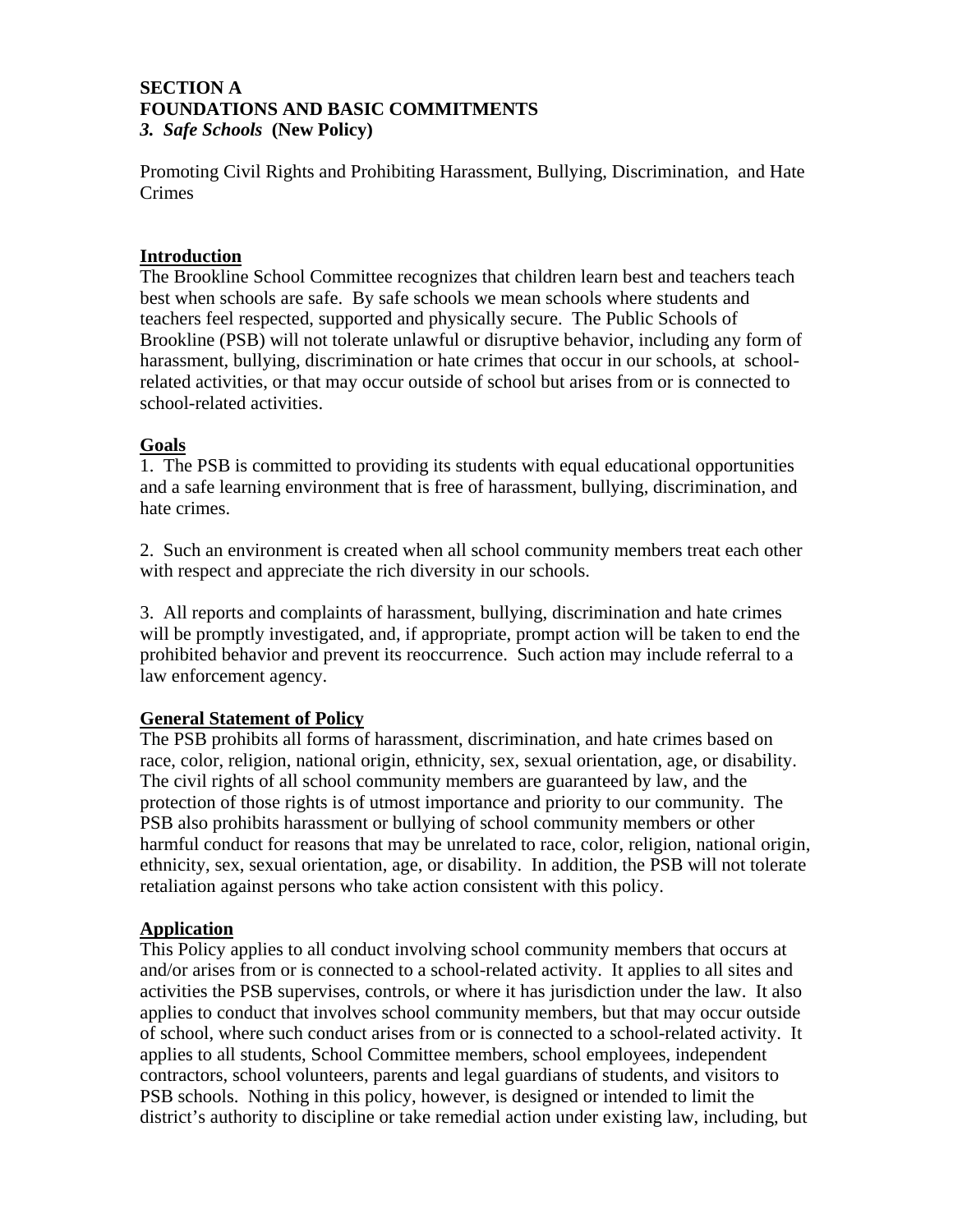not limited to, General Laws Chapter 71, Sec.37H or 37H1/2, or in response to violent, harmful, or disruptive behavior, regardless of whether this Policy covers such conduct.

# **Definitions**

The definitions of terms used in this Policy, including descriptions of conduct this Policy prohibits, appear in the attached "Glossary of Terms."

### **Responsibilities**

## **A. Each member of the school community is responsible for:**

1. complying with this Policy, where applicable;

2. ensuring that (s)he does not harass, discriminate against, or commit a hate crime against another person on school grounds or in a school-related activity because of that person's race, color, religion, national origin, ethnicity, sex, sexual orientation, age or disability;

3. ensuring that (s)he does not bully another school community member;

4. ensuring that (s)he does not retaliate against any other person for reporting or filing a complaint, for aiding or encouraging the filing of a report or complaint, or for cooperating in an investigation of harassment, bullying, discrimination, or a hate crime; and

5. cooperating with the PSB's investigation of reports or complaints of harassment, bullying, discrimination, retaliation, or a hate crime, and also with the PSB's efforts to prevent, respond effectively to, and eliminate harassment, bullying, discrimination, and hate crimes.

## **B. Each school employee, independent contractor, and school volunteer is also responsible for:**

1. responding appropriately, and intervening if able to take action safely, when witnessing harassment, bullying, discrimination and hate crimes perpetrated against a school community member;

2. promptly reporting all information s(he) knows concerning possible harassment, bullying, discrimination, retaliation, or a hate crime to a designated school official (see related procedures for such designation) when (s)he witnesses or becomes aware of such conduct.

# **Protection Against Retaliation**

The PSB will take appropriate steps to protect from retaliation persons who take action consistent with this Policy, or who report, or file a complaint or cooperate in an investigation of a violation of this Policy. Threats or acts of retaliation, whether personto-person, by electronic means, or through third parties, are serious offenses that will subject the violator to significant disciplinary or other corrective action.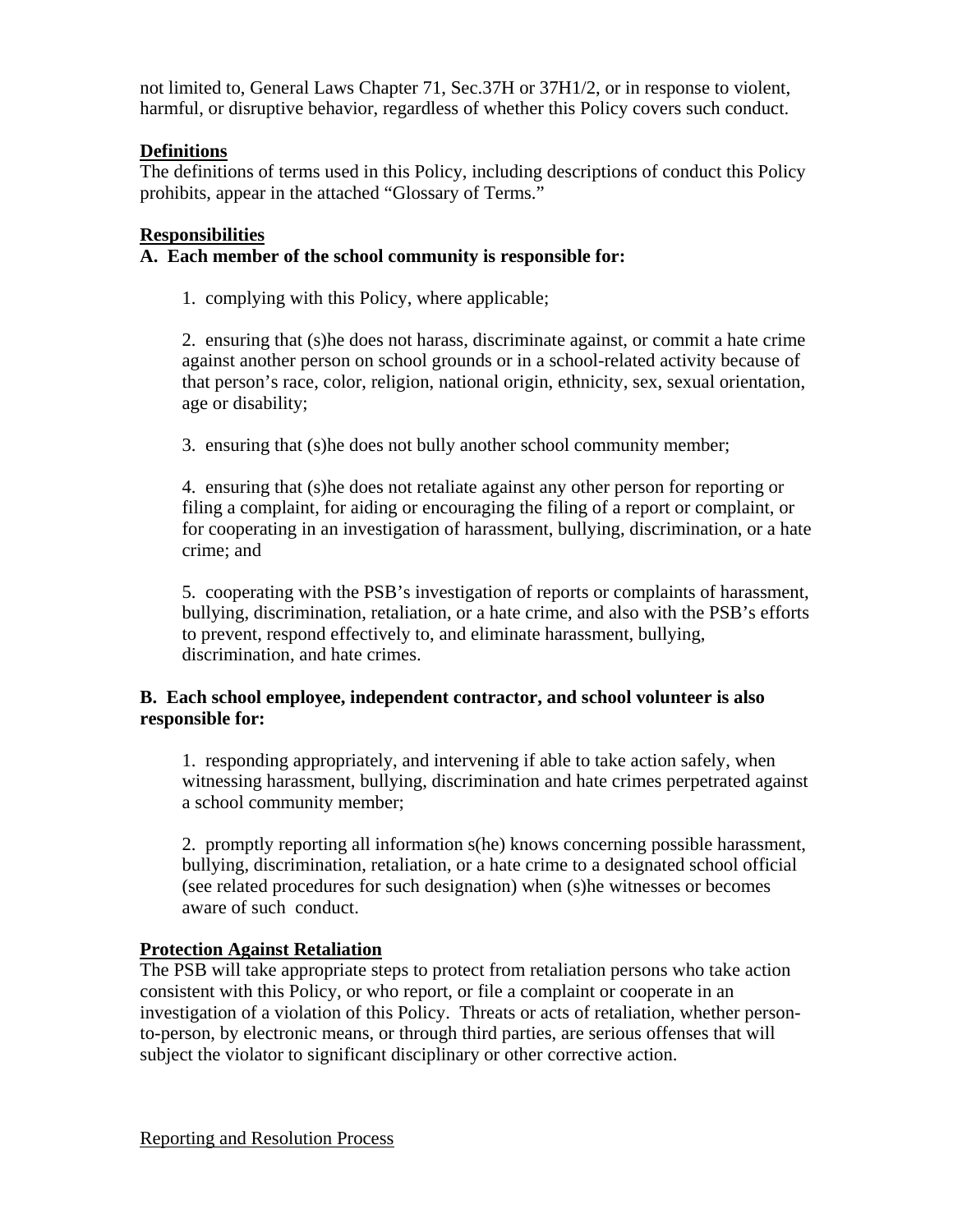# **A. Designated Officials for Reporting**

With the exception of reports or complaints of violations of this Policy involving the Superintendent, the school administration shall be responsible, as part of the procedures attached to this Policy, for designating those persons in each school building and in the central administration who will be responsible for receiving reports and complaints of violations of this Policy. In the case of reports or complaints involving the Superintendent, such reports or complaints shall be made directly to the Chairman of the School Committee, who, along with the remaining members of the School Committee, shall by majority vote determine who shall investigate such report or complaint.

# **B. Investigation and Reporting Procedure**

The school administration shall be responsible, as part of the procedures related to this Policy, for identifying specific reporting and investigation procedures which shall include, at a minimum:

1. how to file a complaint or report;

2. what the alternative resolution processes might be, be they formal or informal proceedings;

3. who will be responsible for maintaining detailed records regarding incidents or complaints and the resulting investigation that might follow, if any;

4. the details of how an investigation under this Policy will be conducted in connection with a formal proceeding, which procedures shall include assurances of promptness and thoroughness, appropriate communication, appropriate confidentiality and a procedure for emergency situations where there is the possibility of physical harm or the need for outside public safety assistance, and

5. assurances of and respect for the privacy of the complainant and potential witnesses, and the due process rights of the alleged perpetrator, consistent with federal and Massachusetts state law.

### **Disciplinary and Corrective Action**

The PSB will employ a variety of prevention and remediation strategies to maintain, to the greatest extent practicable, a safe school climate that is conducive to learning, and to ensure that all school community members assume responsibility for their behavior and the consequences of their behavior. It will also ensure that any disciplinary or corrective action taken for violation of this policy will be consistent with the requirements of applicable collective bargaining agreements, federal and Massachusetts state law and relevant School Committee policies.

As part of the procedures attached to this policy the school administration shall also be responsible for defining:

1. how and to what extent discipline or corrective action will be imposed;

2. what alternatives exist for disciplinary action concerning students, with attention to federal and state laws applying to the discipline of students with disabilities;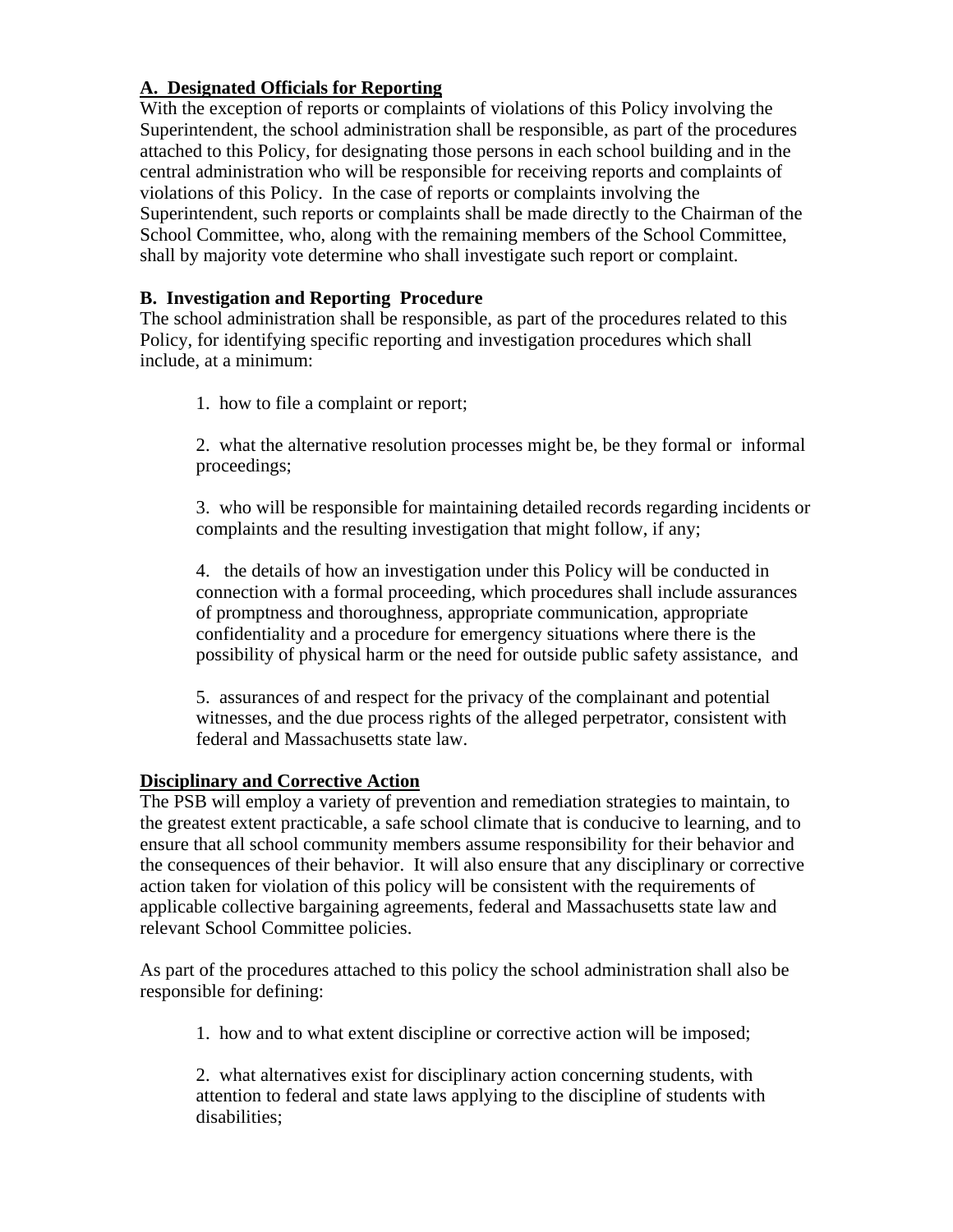3. the disciplinary alternatives available for school employees, and

4. potential action that might be imposed in connection with independent contractors, school volunteers, and other school community members.

## **Additional Provisions**

The school administration is responsible for maintaining records of incidents, if any, which occur within our school system and are related to this Policy. The school administration will prepare an annual report to the School Committee regarding the number and resolution of any such incidents.

The school administration shall also, as part of the procedures pursuant to this Policy:

1. adopt guidelines describing how and when this Policy will be disseminated to the entire school community;

 2. provide an explanation as to how and when in-service training regarding this Policy will be provided to school employees, independent contractors, school volunteers, and students in the fifth through twelfth grades, along with a description of the subject content for such training, and

3. provide a description of other legal remedies or avenues of recourse that may be available to members of the school community, not included in this policy or its related procedures.

The school administration shall also, as part of the related procedures attached to this Policy, identify the name/title of the staff person designated to be the PSB District Equity Coordinator, who shall be responsible for the oversight and administration of system wide compliance with this Policy, along with a detailed description of said person's responsibilities. The school administration shall post conspicuously, in both its central office and in each school, the name/title of the staff person so designated, including his/her mailing address, telephone number and email address; a copy of this Policy and the related procedures; and a copy of the signed Memorandum of Understanding between the Town's police department, the District Attorney's office, and our school administration pertaining to this Policy.

By adopting this Policy, the Brookline School Committee does not intend to limit the use of materials such as art books, sculpture, literature, etc. that may be appropriately used in an academic setting, or to prohibit discussions concerning the same; and further directs that the procedures adopted under this Policy take into account the ages and competencies of those involved.

(See Attached Glossary of Terms.)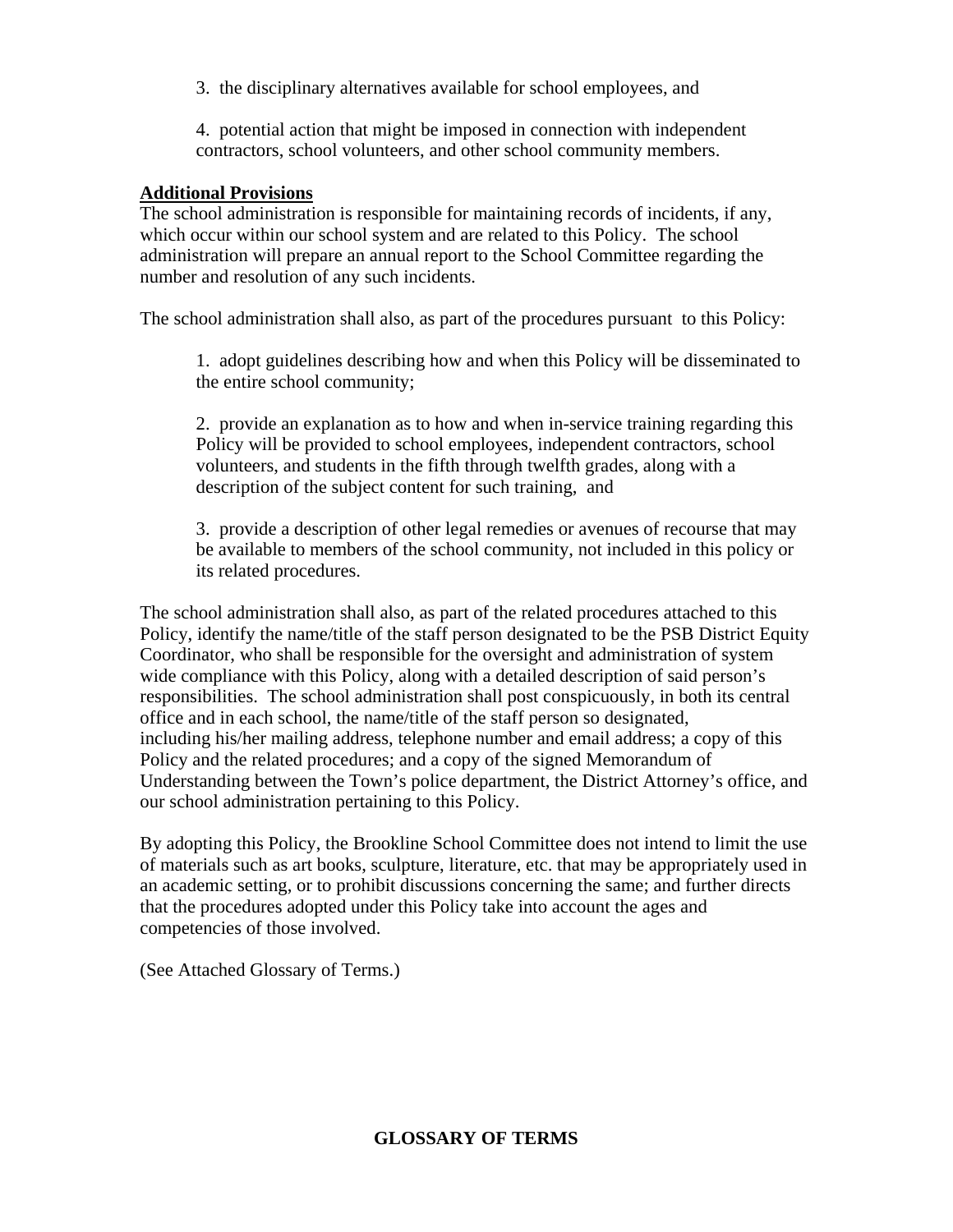**BULLYING:** Any written or verbal expression, or physical acts or gestures, directed at another person(s) to intimidate, frighten, ridicule, humiliate, or cause harm to the other person, where the conduct is not related to the person's membership in a protected class (e.g., race, sex). Bullying may include, but is not limited to, repeated taunting, threats of harm, verbal or physical intimidation, cyber-bullying through e-mails, instant messaging, or websites, pushing, kicking, hitting, kicking, spitting, or talking or damaging another's personal property. Bullying behavior may also constitute a crime. (See Student Code of Conduct for how the District addresses bullying not covered by this policy.)

**COMPLAINANT:** A person who complains about conduct covered by this Policy who is the alleged victim of the conduct, and is a student, his/her parent or guardian.

**DISABILITY:** A physical or mental impairment that substantially limits one or more major life activities (a) where the person has such an impairment, (b) has a record of such impairment, (c) is regarded as having an impairment, or (d) has an individualized program (IEP).

**DISCRIMINATION:** Treating people differently, or interfering with or preventing a person from enjoying the advantages, privileges, or courses of study in a public school because of his/her race, color, national origin, ethnicity, religion, sex, sexual orientation, age, or disability. A person may not be subjected to discipline or more severe punishment for wrongdoing, nor denied the same rights as the other students, because of his/her membership in a protected class.

**HARASSMENT:** Harassment is oral, written, graphic, electronic or physical conduct on school property or at a school-related activity relating to an individual's actual or perceived race, color, national origin, ethnicity, religion, sex, sexual orientation, age, or disability (i.e., protected status) that is sufficiently severe, pervasive or persistent so as to interfere with or limit a student's ability to participate in or benefit from the district's programs or activities, or in any educational or work environment. For purposes of this Policy, harassment shall also mean conduct, if it persists, that will likely create such a hostile, humiliating, intimidating or offensive educational or work environment. A single incident, depending on its severity, may create a hostile environment.

Harassment based on a person's protected status may include, but is not limited to:

- Degrading, demeaning, insulting, or abusing verbal or written statements;
- Taking personal belongings, taunting, teasing, name-calling, or spreading rumors;
- Drawing or writing graffiti, slogans, visual displays (such as swastikas), or symbols on a school or another person's property (e.g., books or backpacks);
- Telling degrading or offensive jokes;
- Unwanted physical contact of any kind;
- Physical violence, threats of bodily harm, physical intimidation, or stalking;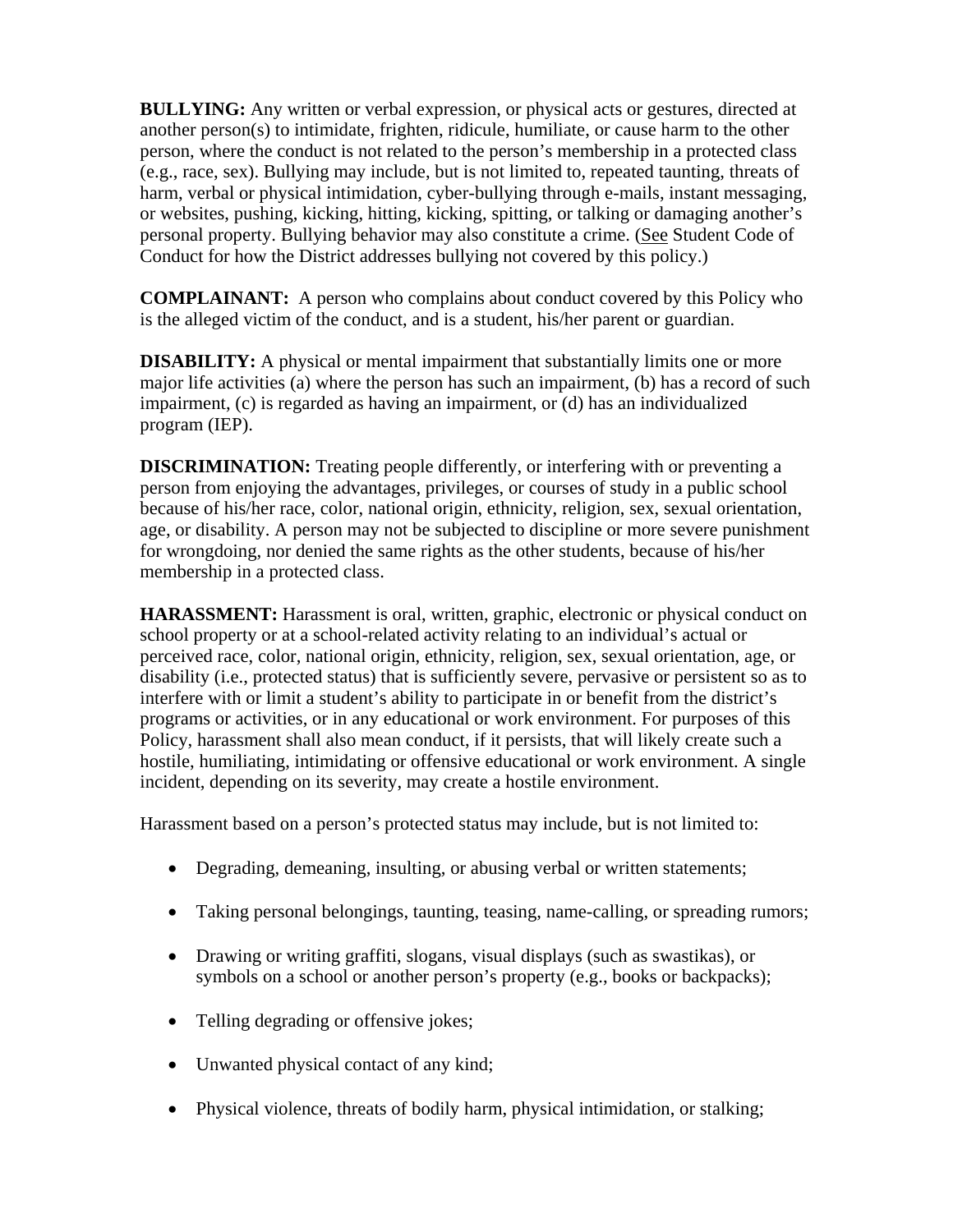- Threatening letters, emails, instant messages, or websites;
- Defacing, damaging, or destroying school (e.g., desks, lockers or school walls) or another person's property; throwing objects (e.g., eggs, paint).

Examples of specific types of harassment include (depending upon the circumstances):

## **Disability Harassment**

Unwelcome verbal, written or physical conduct directed at a person based on his/her disability or perceived disability, including damaging or interfering with use of necessary equipment, imitating manner of movement, using slurs like "retard," or invading personal space to intimidate.

## **National Origin Harassment**

Unwelcome verbal, written or physical conduct directed at a person based on his/her national origin, ancestry, or ethnic background, such as negative comments about surnames, customs, language, accents, immigration status, or manner of speaking.

## **Racial Harassment**

Unwelcome verbal, written or physical conduct directed at a person based on his/her race or color, including characteristics of a person's race or color, such as racial slurs or insults, racial graffiti or symbols, hostile acts based on race, nicknames based on racial stereotypes, negative comments about appearance, intimidating mannerisms, taunting, or invading personal space to intimidate.

# **Religious Harassment**

Unwelcome verbal, written or physical conduct directed at a person based on his/her religion, including derogatory comments about religious beliefs, traditions, practices (includes non-belief), or religious clothing.

### **Sexual Orientation Harassment**

Unwelcome verbal, written or physical conduct directed at a person based on his/her actual or perceived sexual orientation, such as anti-gay slurs or insults, imitating mannerisms, taunting, or invading personal space to intimidate.

# **Sexual Harassment**

**Hostile environment sexual harassment** occurs when unwelcome sexual advances, requests for sexual favors, and other verbal, nonverbal or physical conduct of a sexual nature by another student, a school employee, or a third party on school property or at a school-related activity is sufficiently severe, pervasive or persistent so as to interfere with or limit a student's ability to participate in or benefit from the district's programs or activities, or to interfere with or limit an individual's employment, by creating a hostile, humiliating, intimidating, or offensive educational or work environment. A victim may also be someone reasonably affected by conduct directed at another individual.

*Quid pro quo* **sexual harassment** occurs when a school district employee explicitly or implicitly conditions participation in an education program or activity or bases an educational decision on the student's submission to unwelcome sexual advances, requests for sexual favors, or other verbal or physical conduct of a sexual nature, whether or not the student submits to the conduct. *Quid pro quo* sexual harassment occurs, for example,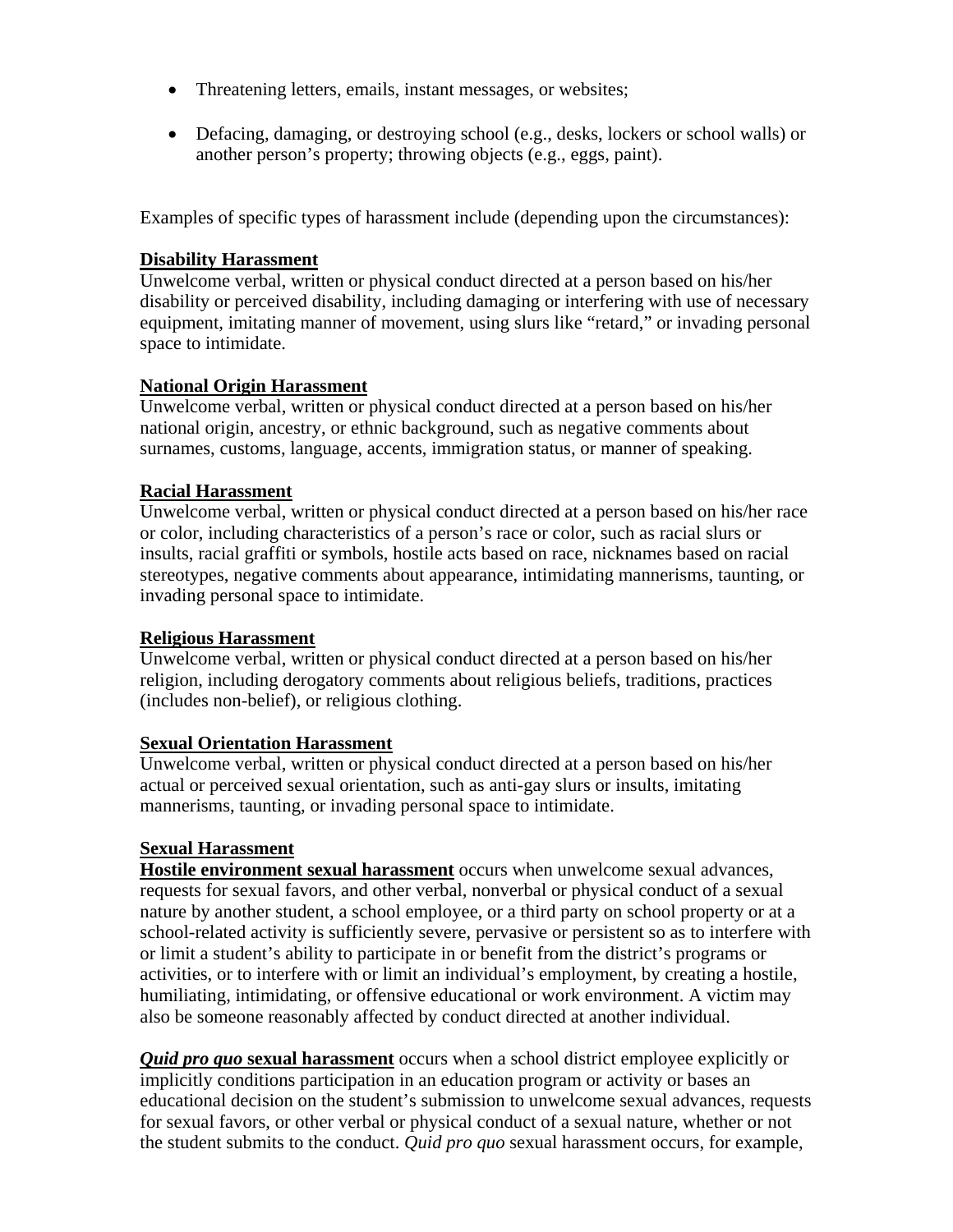when a school employee causes a student to believe s(he) must submit to sexual advances to receive a better grade than s(he) deserved, or is threatened with the loss of a promised college application recommendation unless the student dates the employee. *Quid pro quo* sexual harassment also occurs when a school district employee conditions an employee's employment on submission to unwanted sexual advances, requests for sexual favors, or other verbal or physical conduct of a sexual nature or a basis for an employment decision (e.g. promotion, demotion, alteration of duties or hours or performance reviews).

Sexual harassment may occur adult to student, student to student, student to adult, adult to adult, male to female, female to male, female to female, or male to male.

Depending on the circumstances, sexual harassment may include, but is not limited to:

**Verbal forms of sexual harassment,** including repeated unwanted requests for dates, sexual rumors, sexually explicit jokes, howling, whistles, catcalls, making unwanted gender-based references to a person's physical characteristics;

**Written forms of sexual harassment,** including obscene graffiti, sexually graphic computer messages or games, love poems or letters continuing after being informed they are unwelcome;

**Nonverbal forms of sexual harassment,** including offensive gestures, following or stalking another, cornering or blocking a person, leering, pressuring for sexual activities;

**Visual forms of sexual harassment,** including displaying sexually suggestive or sexually provocative photographs, pictures, objects, cartoons, or posters; or

**Unwelcome physical touching,** including grabbing, groping, squeezing, sexual fondling, kissing, brushing against another's body, body hugs, and other unwelcome contact.

**HATE CRIME:** A crime motivated by hate or bias, or where the victim is targeted or selected for the crime at least in part because the person is a different race, color, national origin, ethnicity, religion, gender, or sexual orientation from the perpetrator or because the targeted person has a disability. A hate crime may involve a physical attack, threat of bodily harm, physical intimidation, or damage to another person's property.

Indicators that a crime may constitute a hate crime include:

- Use of racial, ethnic, religious or anti-gay slurs;
- Use of symbols of hate, such as a swastika or burning cross;
- Similar behavior towards others who are members of the same protected class;
- The perpetrator's protected class is different from the victim's;
- The incident occurs while the victim was promoting a racial, religious, ethnic/national origin, disability, gender or sexual orientation group, such as